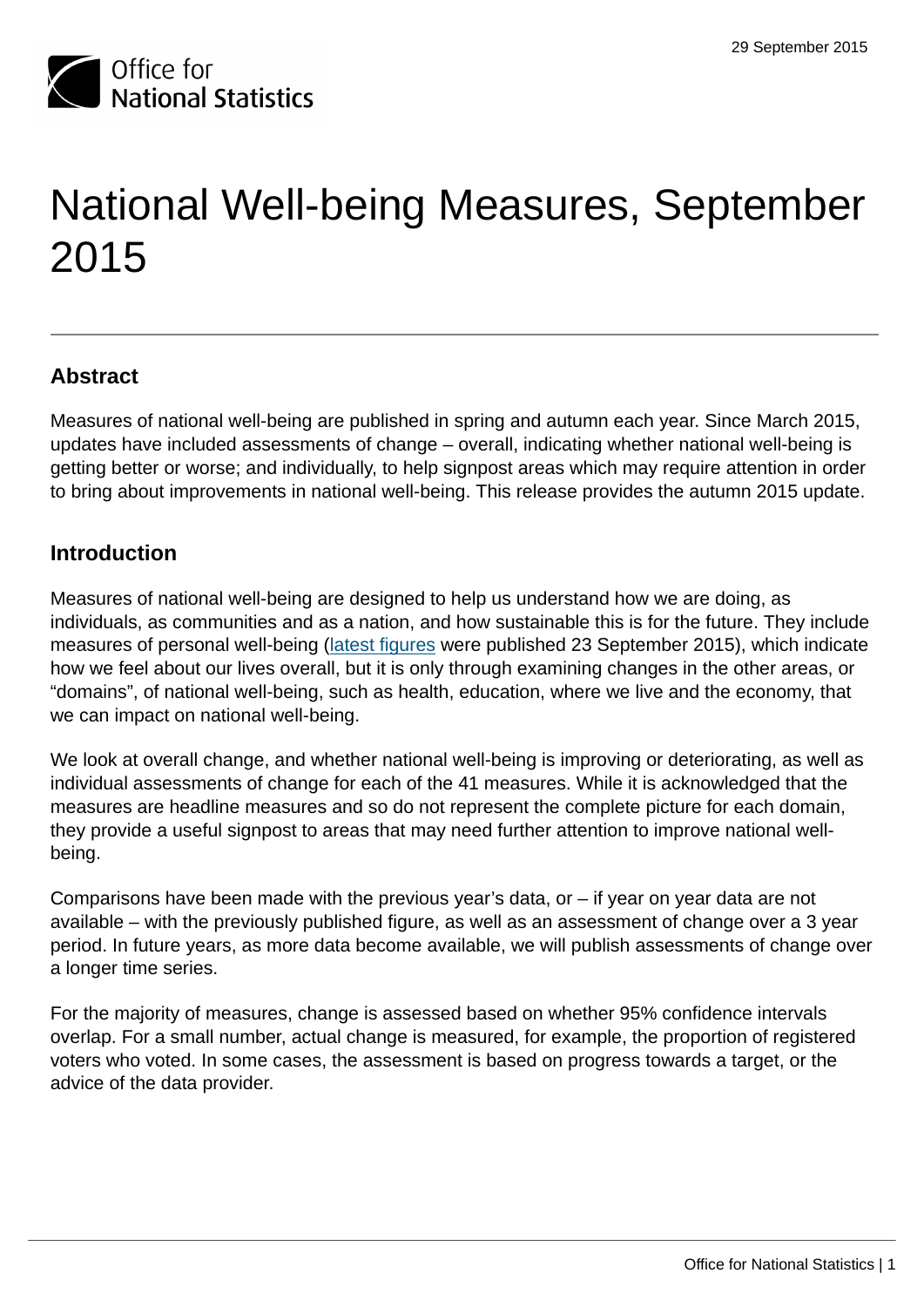# **Summary of changes in national well-being in September 2015**

Figure 1 summarises the assessments of change in measures of national well-being. These include 43 measures in total; the headline measures of healthy life expectancy and feeling safe walking alone after dark are presented for both men and women.

#### **Figure 1: Assessments of change - National Well-being measures**

No overall change Deteriorated **Improved** Not assessed 1 year 3 years  $0%$ 20% 40% 60% 80% 100%

September 2015

Source: Office for National Statistics

#### **Download chart**

**XLS** [XLS format](http://www.ons.gov.uk:80/ons/rel/wellbeing/measuring-national-well-being/domains-and-measures---september-2015/chd-fig-1.xls) (24.5 Kb)

Looking at the 1 year change $^{\rm 1}$ :

- 40% (17 measures) had improved
- 33% (14 measures) showed no overall change
- 21% (9 measures) were not assessed for this publication
- 7% (3 measures) had deteriorated

Over the 3 year period $^1$ :

- 40% (17 measures) had improved
- 28% (12 measures) showed no overall change
- 21% (9 measures) were not assessed for this publication
- 12% (5 measures) had deteriorated

Since the last assessment of change, published in [March 2015](http://www.ons.gov.uk:80/ons/rel/wellbeing/measuring-national-well-being/life-in-the-uk--2015/art-mnwb-life-in-the-uk-2015.html):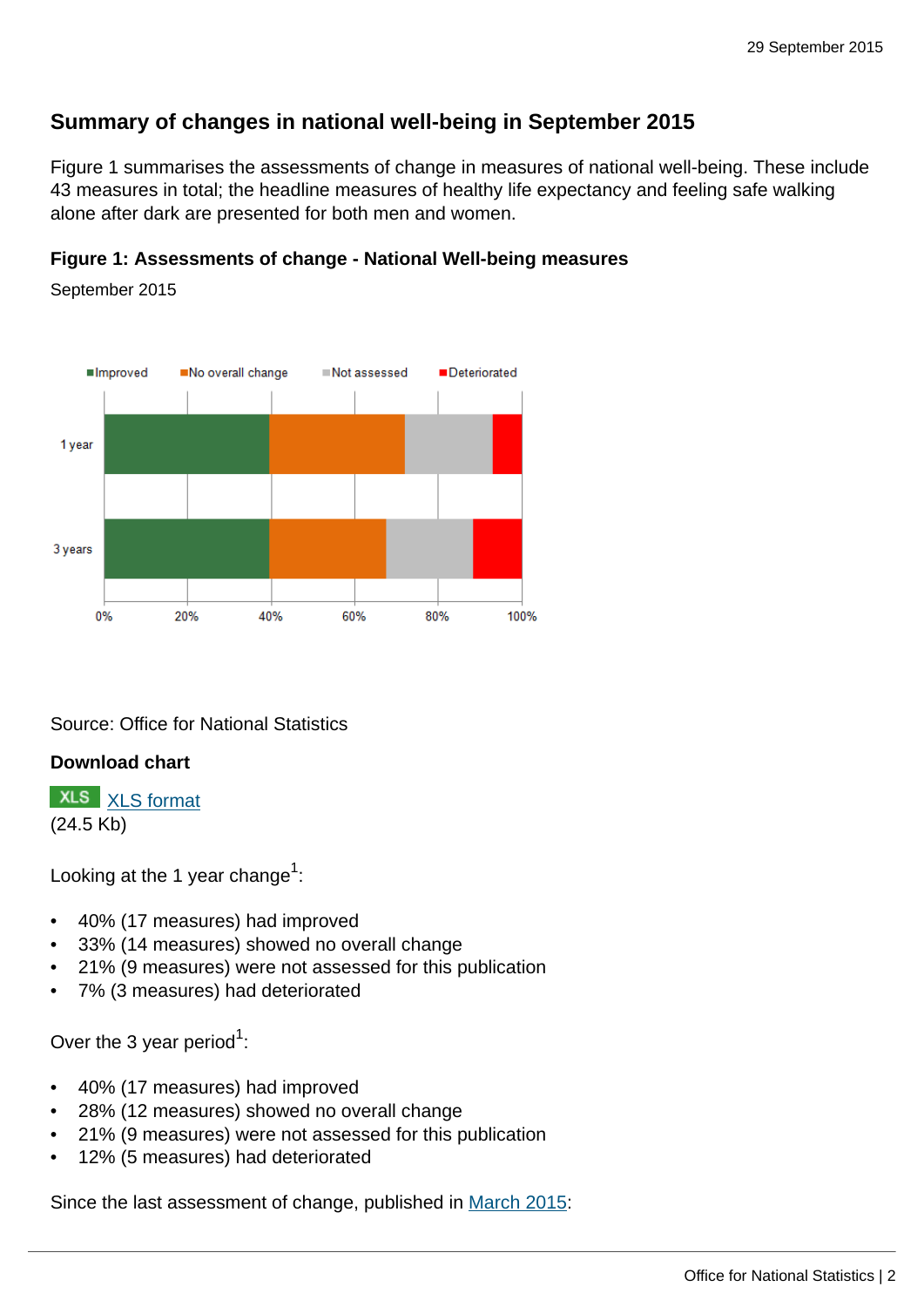- over both the short and long-term, 40% of measures showed an improvement
- the largest change has been in the 3 year assessment of those showing improvement, rising by 12 percentage points from 28% to 40%
- the number of measures that have deteriorated increased in the short term from 5% to 7%, but decreased in the long term from 19% to 12%
- the number of measures not assessed in the long term has fallen from 30% to 21%, this is mainly because long term assessments are now possible for the 4 personal well-being questions
- a number of measures have not been assessed, because data are not available for comparison, or where the direction of change is not a clear indication of improvement or deterioration

#### **Notes**

1. Figures may not add to 100% due to rounding.

#### **What has changed?**

A fuller picture of the changes that have occurred is available in [Life in the UK](http://www.ons.gov.uk:80/ons/rel/wellbeing/measuring-national-well-being/life-in-the-uk--2015/art-mnwb-life-in-the-uk-2015.html), which is published in March. This publication looks at examples of change from two domains, "Governance" and "Where we live". Governance is the domain with the fewest measures, and is also the only domain where all measures have been assessed as improving over the 1 year and 3 year periods. In comparison, "Where we live" is one of two domains with 6 measures, which together are showing no clear direction of change over either the 1 year or 3 year period.

Where we live has a direct impact on our well-being. Housing costs are one of our biggest expenses – and for some, investments. However, according to a report published by the ONS based on the [Wealth and Assets survey,](http://www.ons.gov.uk:80/ons/rel/was/wealth-in-great-britain-wave-3/wealth--income-and-personal-well-being/index.html) there is no significant relationship between net property wealth and the personal well-being of individuals living in those households.

We spend a lot of time in our homes, and so how we feel about where we live is naturally important to our personal, and therefore national, well-being. In the financial year ending 2014, 89.2% of adults in England were very or fairly satisfied with their accommodation. This was a deterioration compared with the financial year ending 2013 (90.6%). Looking beyond the physical aspects of our accommodation to the area we live in, the proportion of people who feel a sense of belonging to their neighbourhood is an important factor, not only to personal well-being but also to the local community, because people are more inclined to live, work and invest in an area they have an affinity with. In the financial year ending 2012, 62.8% of adults in the UK reported that they strongly agreed or agreed that they felt that they belonged to their neighbourhood. Again, this was a deterioration compared with the previous period (financial year ending 2010, 66.0%).

High or increasing crime levels have a negative effect on local communities. This can result in residents increasing desire to move house and a weaker attachment and satisfaction with their neighbourhood. Although crime rates in England and Wales improved over the 1 year and 3 year periods, this was not reflected in measures of how safe people felt. The proportion of women who felt safe walking alone after dark improved over the 1 year period, but deteriorated over the 3 year period. The proportion of men who felt safe walking alone after dark showed no overall change. Almost 25% more males felt comfortable walking alone after dark than females (85.8% and 61.7%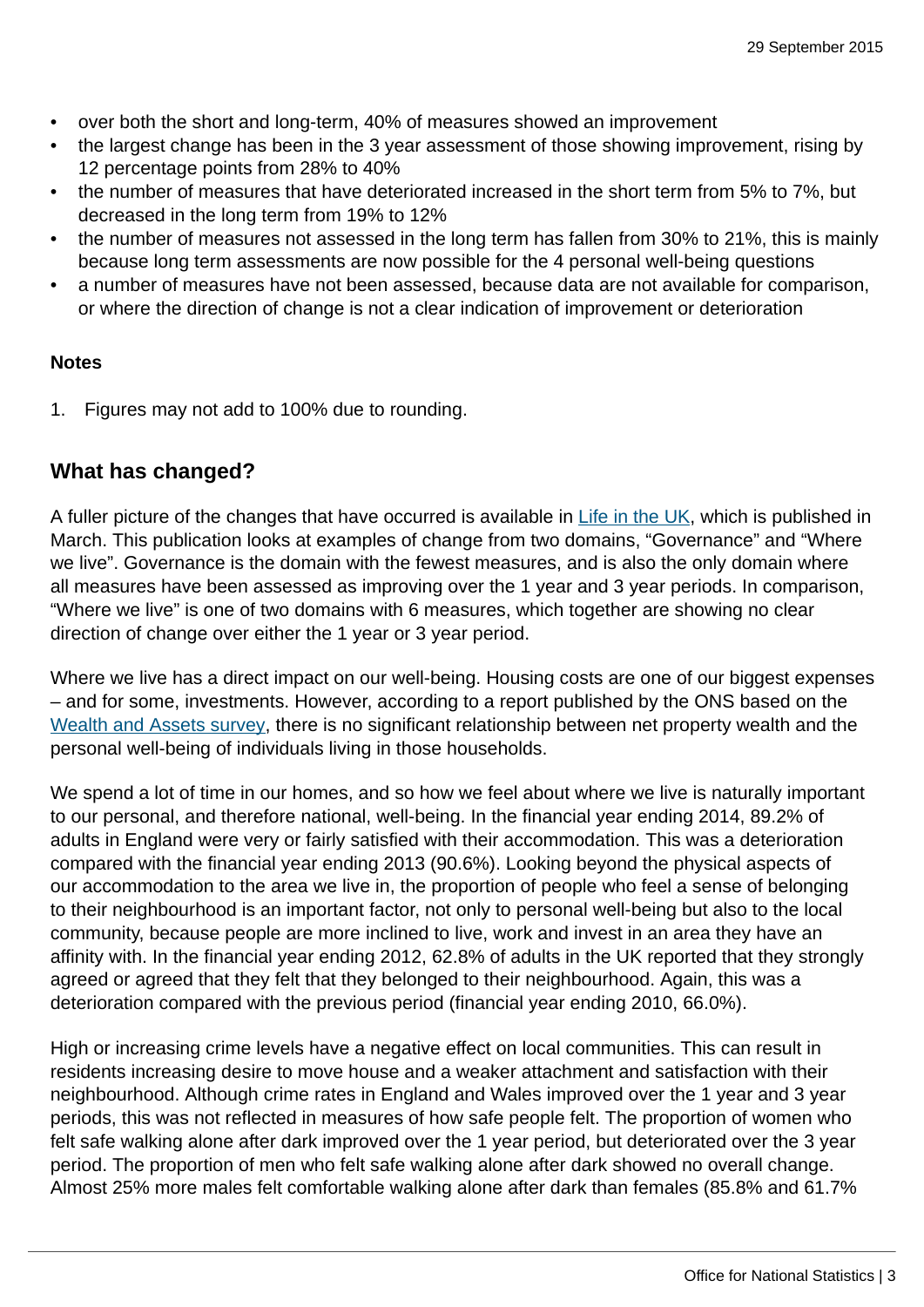respectively) in the financial year ending 2015 even though men were more likely to be victims of crime than women.

The proximity of housing to a range of services and facilities and green space could have a bearing on the satisfaction level with the area in which they live. The proportion of households with good transport access to key services in England, and the proportion of people accessing the natural environment in England at least once a week, show little or no overall change in the short term.

Governance is a contextual domain of well-being; it may not be immediately apparent how voter turnout or trust in government affects our personal well-being, but political engagement is important to our national well-being. It provides citizens with a voice and can help shape government activities, which in turn help build strong and resilient communities.

Voting is the most prominent form of political participation and, for many people, it is the only engagement with politics that they have. In the General Election of 2015, 66.2% of those aged 18 and over in the UK voted, an improvement on both the 2010 (65.1%) and 2005 (61.4%) elections. Trust in, and accountability of, the national government was one of the main concerns reported during the National Well-being debate. In the spring of 2015, 37% of adults in the UK reported that they trusted the government, a significant improvement over the 3 year period from spring 2012 (21%).

#### **Why measure change?**

The original aim of the Measuring National Well-being (MNW) programme was to, "develop and publish an accepted and trusted set of National Statistics which help people to monitor national wellbeing". To assist policy makers (and others) in their decision making and help them make sense of and monitor well-being, it is vital to be able to show how things have changed.

## **The measurement of national well-being**

The measurement of national well-being is a long term process. We are already building increasing evidence by providing an overall indication of progress in national well-being and highlighting how individual measures are changing over time. This provides information for policy making and supporting further research. Examples include:

- Implementing policies that are focussed on well-being the Department for Transport have used our well-being domains in a tool to help policy makers assess the social impacts of major transport investment decisions. The UK Airports Commission used our domains to conduct a quality of life impact assessment for a third London runway/alternative flight path scenario.
- Adding well-being to existing surveys to generate new evidence across a broad range of policy areas - our 4 personal well-being questions are now used in over 20 different government surveys, covering topics such as health, crime, housing and taking part in sport and culture.
- Valuing social goods and services using subjective well-being the Cabinet Office and the Department for Work and Pensions released '[Well-being and civil society'](https://www.gov.uk/government/publications/wellbeing-and-civil-society-estimating-the-value-of-volunteering-using-subjective-wellbeing-data-wp112), in 2013, which estimated the value of volunteering using subjective well-being data. The analysis estimated that the value a frequent volunteer gives to volunteering is about £13,500 per year, at 2011 prices, and that not being able to volunteer equates to a 1.9% reduction in life satisfaction.